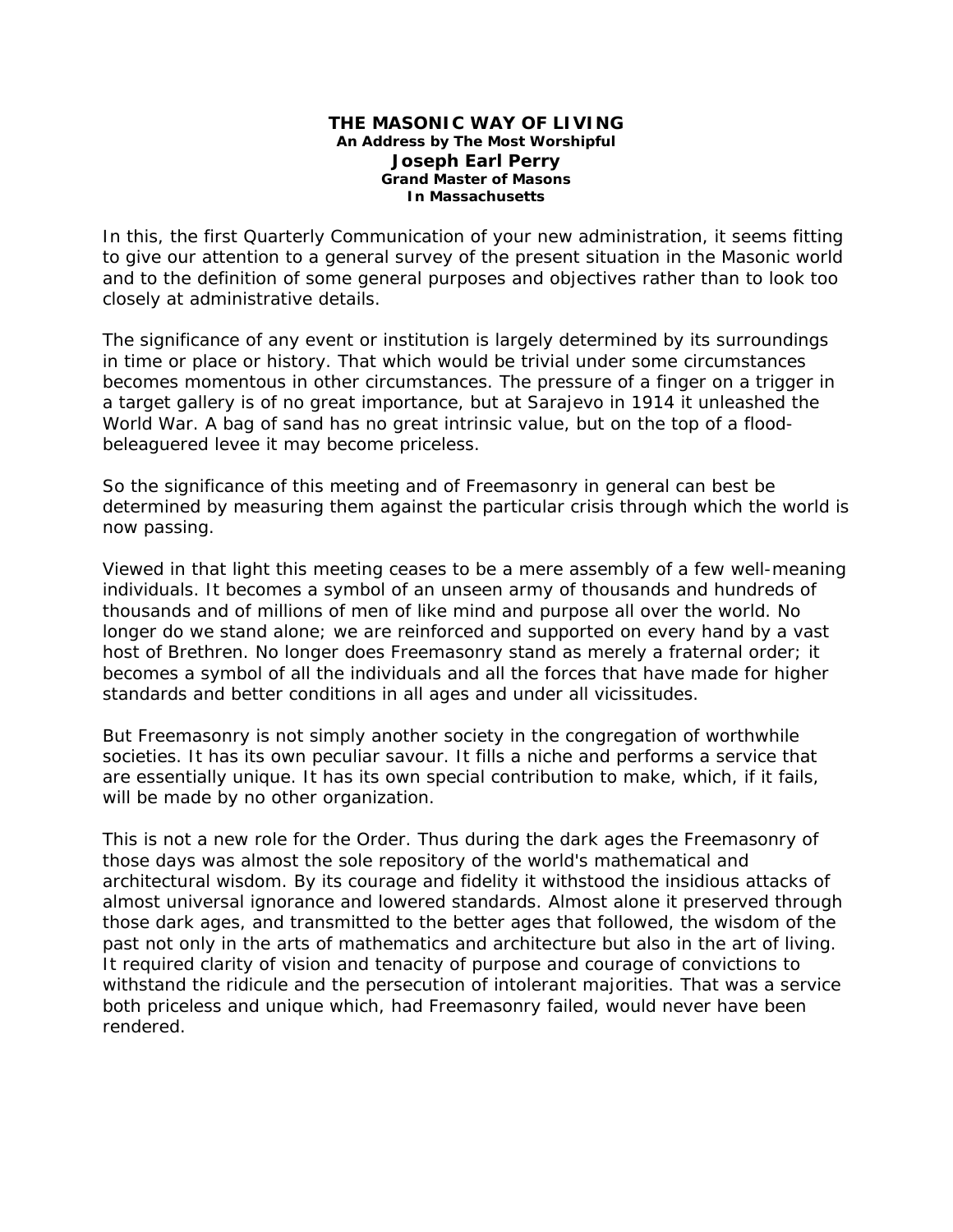In strikingly similar fashion, speculative Freemasonry in these days is called upon to make a unique contribution to the welfare of mankind. It has this exceptional opportunity because of the nature of the present world crisis and because of the extraordinarily apt way in which the teachings and practices of Freemasonry fit the needs of the crisis.

The world has been through crises before. The world wrung certain lessons from its blunderings and sufferings in those crises. Now in the greatest of all crises when the guidance of those hard-earned lessons is so desperately needed, every agency that can mobilize that wisdom should do its part. None is better equipped than is Freemasonry. In many respects none is so well equipped.

In the somewhat remote future men will look back in wonder at our inability to read the signs of the times, for then the major trends of the present will seem too obvious to be mistaken. Now, however, we are too close to events to appraise them in their proper perspectives. We may be on the brink of the destruction of all that heretofore has seemed precious, or we may be at the threshold of a comparative millennium. These trends and forces may be so colossal that one or the other outcome is inevitable regardless of what men do today. On the other hand, it may be that these opposing forces are so evenly deadlocked that either could prevail, and our action or inaction may be the decisive factor to determine the whole course of the future.

Such a balancing is no novelty in the experience of individuals or of Masons. In fact, history is sometimes regarded as merely a record of the impact of dynamic individual personalities on their contemporaries. Without doubt the impact of a dynamic Freemasonry on the affairs of the present could be a saving factor. Of a certainty the universal acceptance and practice of the Masonic Way of Living would afford a solid foundation for the solution of today's problems.

Whatever else the present crisis may be, it is clearly a period of transition. All the world is on the march. The present supremacy of the white races is being threatened by the other and more populous races of the earth. Within the white races there are terrific struggles for supremacy among contending forms of governmental and economic control and of religious beliefs and ethical standards. These and other major stresses are intensified and complicated by endless minor repercussions. Where we shall arrive or even whither we are tending is uncertain, but there can be no doubt that the new destination will be different from the point of departure. Whether it be worse or better it will not be the same. Whether it be worse or better we of the present cannot be forgiven for doing less than our best to lessen the evil and increase the good. Whether it be worse or better we of the present must accustom our thinking and our planning and our living to an era of transition.

During this era of transition we find a world strangely adrift in a sea of dislocated relationships, of confused thinking, of desperate anxieties. Perspectives are distorted. Vision is obscured. Frantic pressures crowd for hasty decisions. The lure of the new in discarding the old threatens to destroy the benefits of centuries of hard-won progress. The strident clamor of slogans and formulae drowns the voice of experience and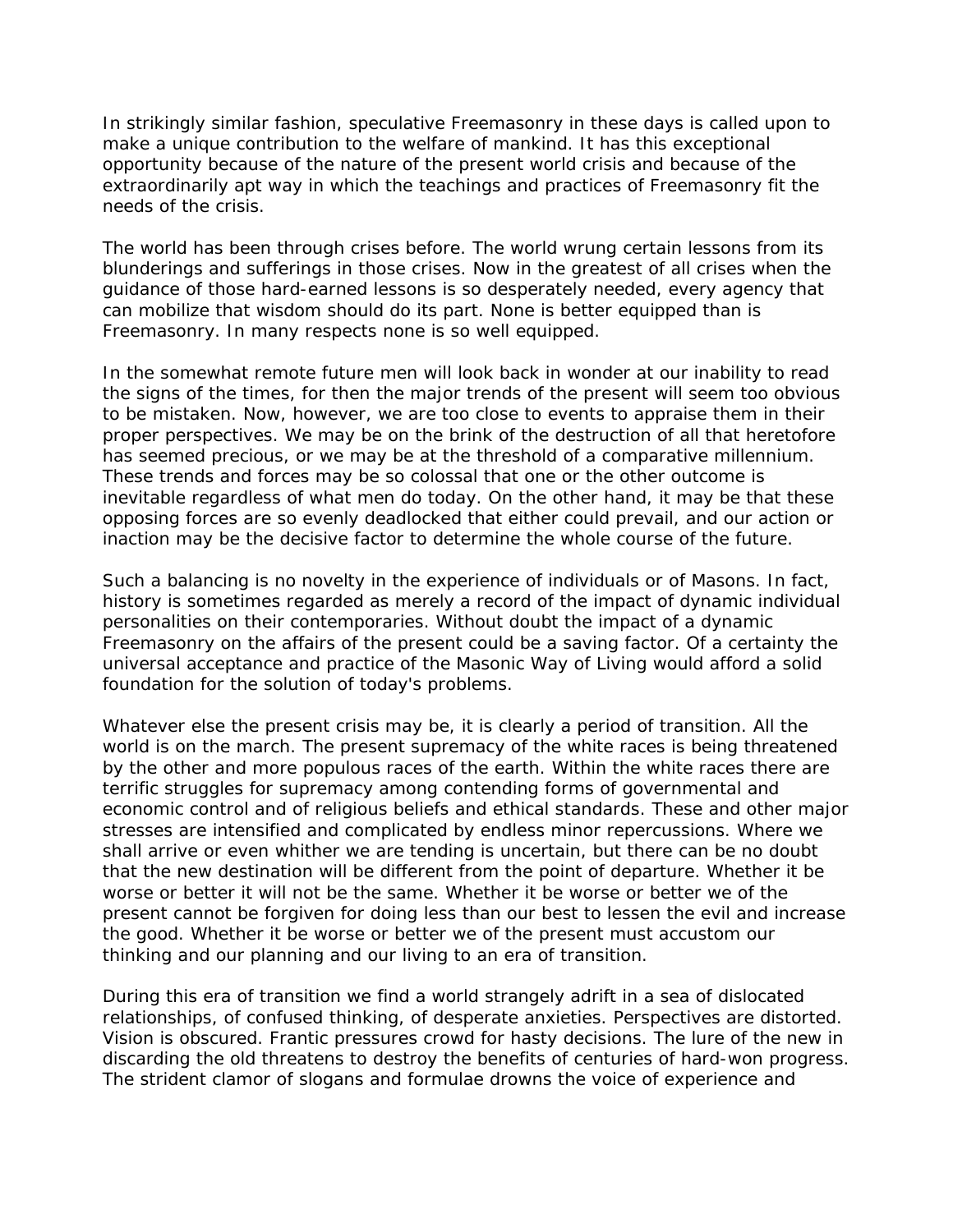caution. Civilization itself is a milling, leaderless mob on the verge of a stampede into suicidal warfare.

Man is at strife with man. Nations are arming not only against other nations, but against unnamed fears that greed and ambition have conjured up to lash and drive them. Liberty is at war with absolutism on a thousand fronts. Ideologies, manufactured and colored by propaganda, are striving against each other. Labor is struggling not alone with capital but with internal conflict. Even those who serve the Prince of Peace bicker and clash over the form of their sacrifices and the names of the altars on which to lay them.

Man is at strife with himself. Harassed and driven, confused, discouraged, and beaten down by the pressures and uncertainties of these terrible times, men break under the strain, or throw up their hands and look to others or to the government to carry their burdens. Others seek release in a reckless throw for sudden wealth or in the abandon of artificial amusement.

Man is adrift from his God. In this, the most baffling and dangerous era of all recorded history, half the world is worshiping at the shrine of some form of state absolutism, deifying the forceful seizure of power by ruthless individuals. Others are muddling in the disbelief of superficial science. Others are so enmeshed in the material that they have ceased to grope for the spiritual. Still others are so obsessed with the idea that all is change that they can discern no eternal principles of right and wrong and no abiding foundations for a faith that looks beyond the transient values of the moment.

In such a transition era there is an imperative need for some sure landmarks.

In all the physical universe that we of the northern hemisphere can see there is but a single fixed point - a tiny gleam of light which we call the North Star. All the world appears to revolve around that point. To be sure, even that star is itself moving and is not quite at the central axis of our universe, but to the mariner it always represents a fixed and immovable point, and always, however our universe may revolve, the compass points in the direction of the North Star.

Are there in human affairs any sure landmarks, any stars or compasses?

The variety of human complications can scarcely exceed in number the myriad of aspects of the physical universe, yet the research of our scientific laboratories is gradually marshaling those physical aspects into certain universal and immutable laws of nature.

The laboratories of human living are older and more universal than the laboratories of science. Two billions of humans at this very moment are experimenting with the art of living under all conceivable conditions. For age on age other billions have experimented and passed along to their posterity the results of their experiences. Can we not from all this practical research discern any fixed laws, any sure landmarks?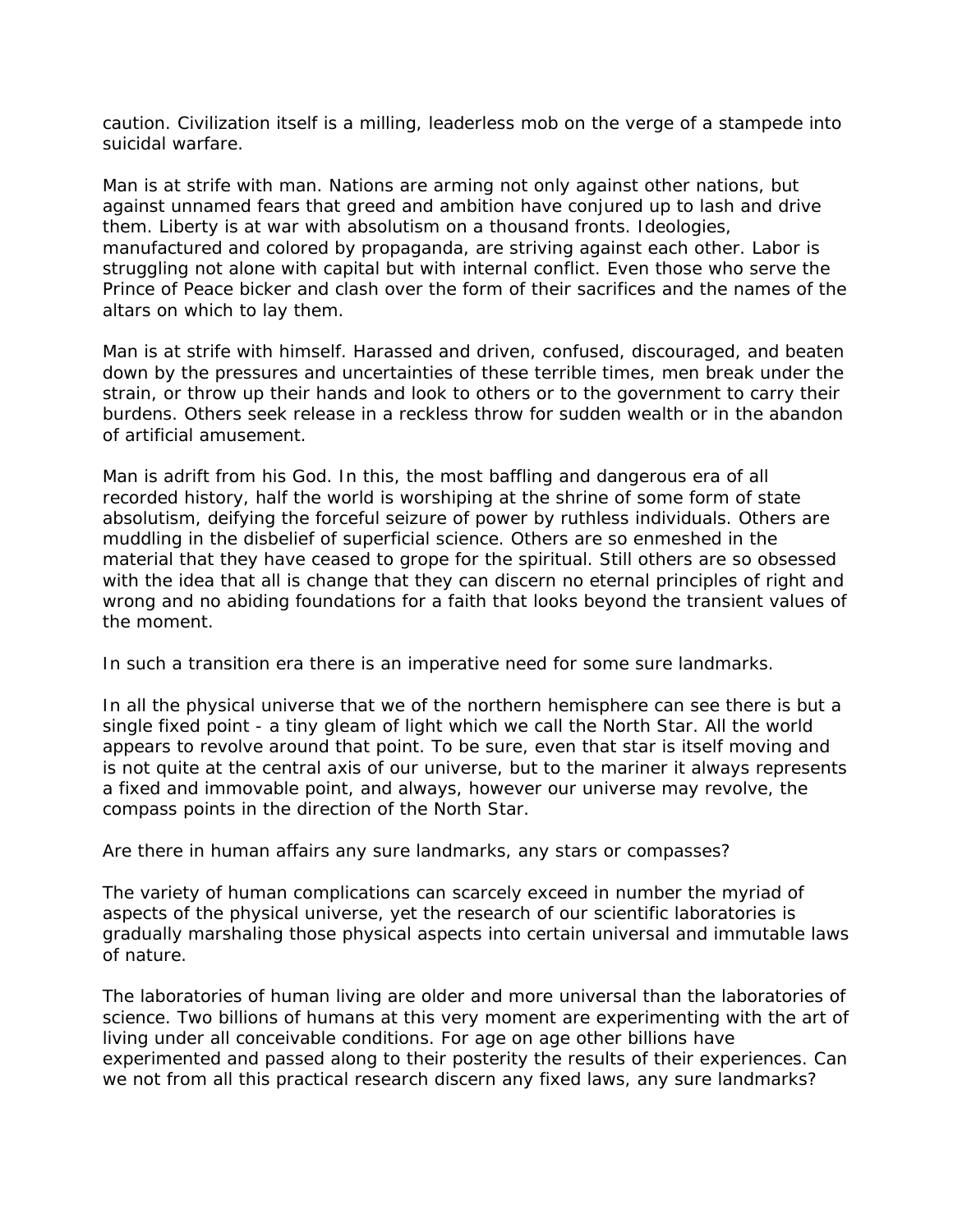Since human life began there has been a continual succession of transition eras. Have they yielded no charts for this latest one?

There seems good reason to believe that in all ages and in every race there have been groups of men who have sought to learn the art of living and teach it to their juniors. Usually they were of a religious nature but their object was to teach selected individuals how to live. These partially legendary groups were strikingly similar to modern Freemasonry and can be traced more or less continuously down through the Roman lodges and into the N-fiddle Ages when Operative Masonry emerged with a combination of practical structural arts and religious and ethical teachings and general wisdom in the art of living.

When the rituals of modern speculative Freemasonry were written two centuries ago, they culled the gems of wisdom from the best of all previous schools of religion and philosophy and practical living as transmitted by internal tradition and by available history.

Modern Freemasonry may therefore claim to be the world's oldest laboratory- for practical and experimental research in the Art of Living. Its ritual is designed to be a symbolical representation of the course of a man through his life, leading him step by step from birth through manhood to old age and leaving him with a hope of immortality.

With that background, has Freemasonry- no help for mankind at strife with mankind, for individual men at strife with themselves, and for a world adrift from God?

It has such help, both in the manner of its approach and in the nature of its message. Although in remote antiquity it was affiliated with various religions, it has long since ceased to be a religion. It is essentially the practical application of a philosophy of life or way of living. It has no creed. It does not purport to have been inspired or to be an exclusive compendium of all wisdom. It has no propaganda. It does not proselyte. If any man seeks membership it must be solely on his own initiative, for no one will ever be solicited to join. Its approach therefore is not that of a volunteer meddler in the affairs of others.

Not being the product of any one race or system of government or economics or philosophy or religion, Freemasonry welcomes men of every race and creed if they have sufficient integrity of character to become good Masons and if they believe in Deity. Instead of trying to be a religion Freemasonry deliberately seeks to provide a common meeting place where men of every religion can remain true to their own religions and yet, submerging their differences, can work together in harmony to manifest the finest fruits of all religions. Its approach is not only modest but it is cooperative and conciliatory.

And what is its message to its own members and to such of the world as are interested? What are its conclusions as to the business of living, arrived at not as a matter of inspired revelation, or ethical theory, but on the basis of the proven results of ages of study and experimenting in the Art of Living?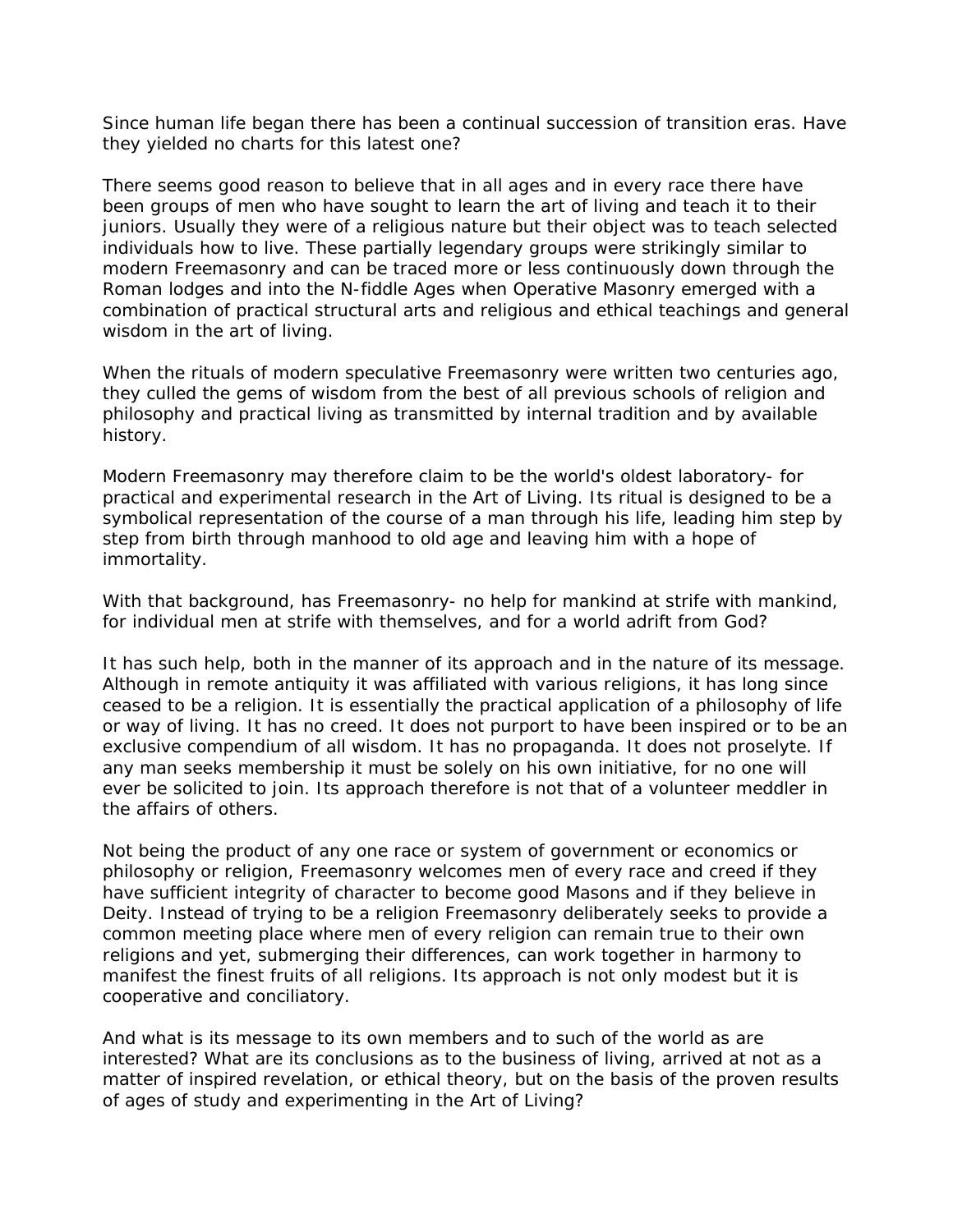For convenience they may be grouped around a man's relationship with himself, with his fellow men, and with his God. What counsel does Masonry offer to the individual in the management of his relationship with himself?

As suggested by the symbol of the twenty-four inch gauge, the Masonic life should be an orderly life with emphasis first on the spiritual side of living. It should be a publicspirited life devoted in reasonable measure to the service of God and of mankind. It should be an industrious life in the pursuit of one's usual vocations. It should be a physically sane life with due regard to refreshment and bodily health. A sound body, orderly industry, public spirit, but primarily the building of character-these emerge as major laws of successful living.

Purity of heart, sincerity, truthfulness, fidelity to duty, and similar qualities are emphasized over and over as necessary internal qualifications. The attainment of wisdom, prudence, temperance, justice, reason, self-reliance, strength, and beauty are practical objectives. Self-restraint, upright conduct, and morality are worthy means toward the accomplishment of those objectives. These are typical of the Masonic philosophy.

In an era such as the present, Freemasonry counsels individual men to adhere with fortitude to the old virtues of self-reliance and industry and upright living and unselfish service. With the overwhelming authority of all the experience of the past it proclaims the eternal and unchanging supremacy of character. There is no substitute. There is no short cut. But neither is there failure or uncertainty in these universal laws, for in all ages, in all crises, these have been the surest foundations for the building of individual lives.

What is Freemasonry's counsel as to the wisest relations of man with his fellows?

The entire structure and philosophy of the Order are based on harmony between man and man. Not only is the individual taught to practice self-restraint so as not to trespass upon others, not only should he seek to dwell at peace with others, but he should insure that peace and that harmony by just and straightforward dealing and by active friendship and tolerance and brotherly love. When he can be serviceable lie is admonished to be ever ready to assist the worthy- and the needy, to sympathize with their misfortunes, and to be generous in encouragement. Both the square and the compass are among the most ancient of human symbols and each is a symbolical representation of the golden rule.

In a world of selfish greed, of nations struggling with nations, and of class warring with class, Freemasonry both by precept and in practice reminds us that there is a better way, a way of friendship and love and peace.

And what has Freemasonry to say about man's relationship with his God?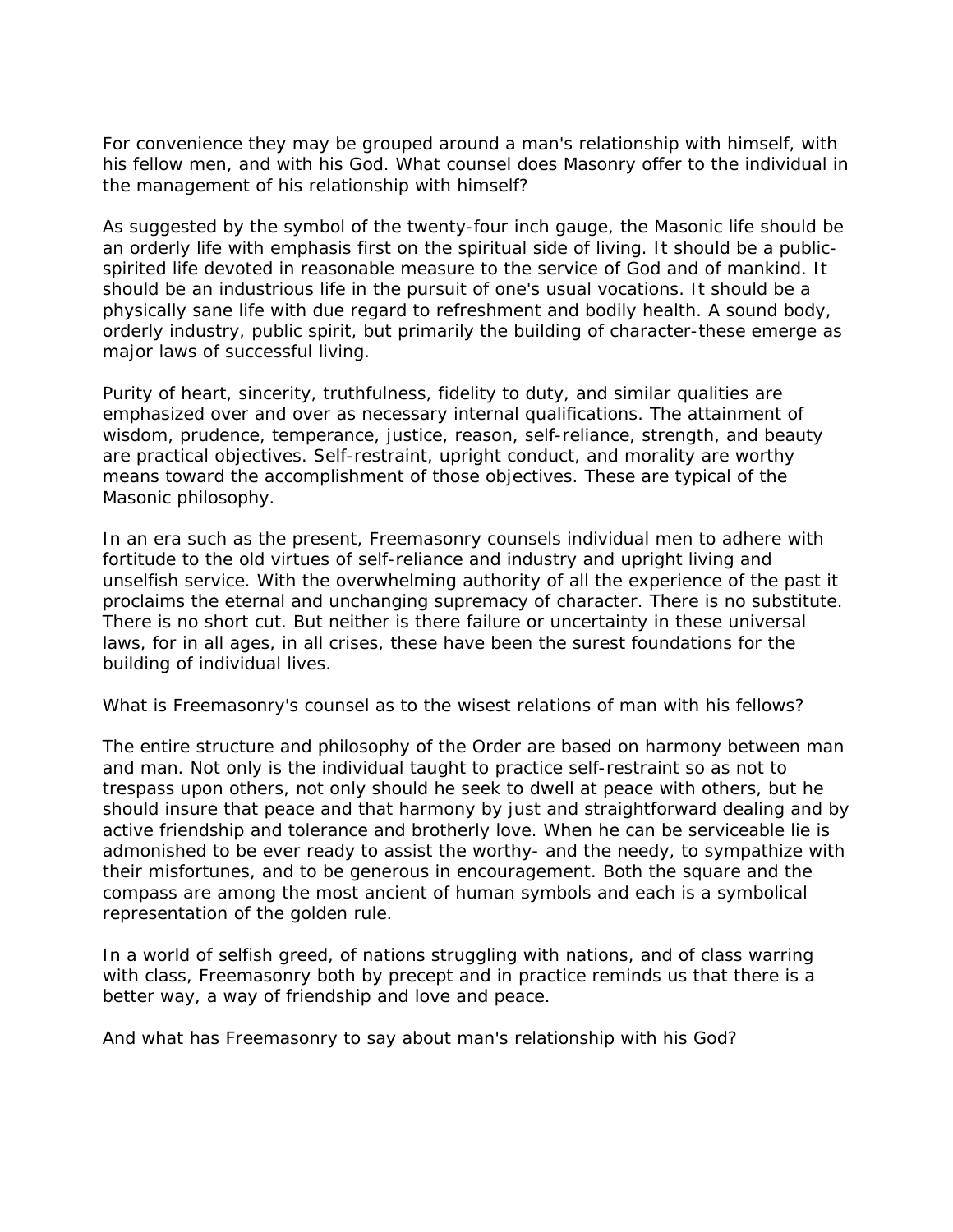In its every aspect Freemasonry is reverent. It is not dogmatic or superstitious. Taking the Bible as its rule and guide it pays rational homage to the Supreme Architect of the Universe. Seeking God often in prayer it teaches faith and hope. It advocates a life devoted to the highest spiritual aspirations. It suggests an approach to that great spiritual reservoir which has ever been able to sustain and inspire those who have successfully established contact with it. Having no quarrel with science or with disbelievers it still asserts that, in an era when mankind is adrift from God, men should turn again in reverence for Divine guidance.

Thus, in a world of greed and force Freemasonry teaches self-restraint and reason.

In a world permeated with the spirit of selfish rivalry it teaches universal brotherhood.

In a world of intolerance and bigotry it teaches tolerance and kindness.

In a world of cynical disbelief it teaches reverence for Deity. In a world floundering in the depths of a great moral and spiritual depression it teaches industry and selfreliance and temperance and integrity. Its emphasis is always on the nobler point of view, the finer choice of conduct.

In a changing and superficial world it points to the eternal and fundamental principles that have emerged unchanged from every transition era, even as the eternal mountains emerge from the drifting clouds that temporarily obscure them.

It aids and comforts and reassures and inspires individuals. It leaps the barriers of race and space to draw together the finest aspirations of all men and unite them in a universal brotherhood.

However complacent or indifferent Freemasonry might justifiably be in settled times, it has no right to be supine in an era which desperately needs the guidance of these proven laws.

But the mission of Freemasonry goes far beyond the enunciation of abstract principles, however lofty or true.

It must somehow weave its pattern into the minds and the hearts and the daily living of mankind.

Just as it is no part of the function of the mariner's compass to chart the course or stoke the boilers, so it is no part of the function of Freemasonry to become a partisan in the application of its philosophy to particular issues of the day. Whatever the confusion of storm or fog the compass always points to the north; but it would speedily lose its value if instead it tried to point the way it might think the ship ought to go. It is no less important that Freemasonry should adhere strictly to its function of pointing to the eternal principles of its philosophy rather than to attempt as an organization to interpret those principles in terms of specific policies of government or economics or ethics. The recent experience of other countries points to the likelihood that there will be increasing pressure here to make this and all other organizations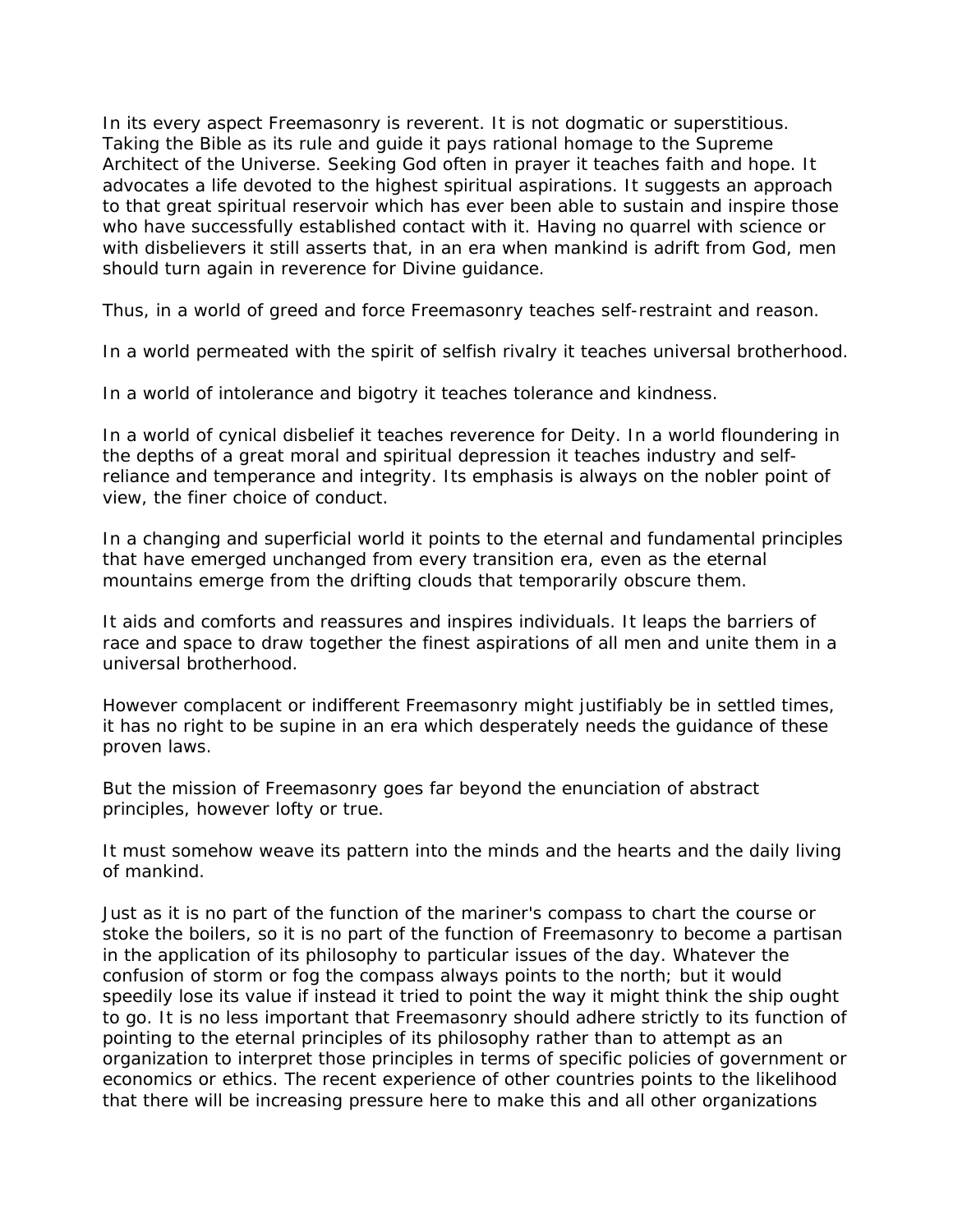take sides for or against Communism or Fascism, or in defence of democracy or any of several other issues. However insidious the temptation, however powerful the pressure, that danger must be avoided. Our individual members ought to play their part as their respective consciences may direct but as an organization we must hold fast to our true functions.

How then shall we meet our responsibilities in these trying times?

As an organization we must use especial care to maintain the quality of our membership. Although there is strength in numbers, it is the very essence of Freemasonry to seek quality rather than numbers. We seek to promote no civil or religious program. We feel no mission to force our views on others. We seek to mind our own business. But that business involves the maintenance of high standards of membership. We must be vigilant in maintaining the quality of our membership.

As an organization we must at all times be sure that our Grand Lodge and our particular Lodges fulfill every obligation whether financial or ethical, and that our methods square in all respects with our high professions.

As an organization we must seek every opportunity to cooperate with the rest of the Masonic world. Historically we have developed in separate Grand Lodge units. Some means might well be sought whereby, without sacrificing individual independence, we could federate for certain purposes. The forces that tend to disintegrate our civilization are not troubled by state boundaries. The forces that tend to safeguard our civilization might well seek means of cooperation.

As an organization we must improve our means of educating our members and the world at large in the purposes and philosophy of Freemasonry.

But the real contribution of Freemasonry will only incidentally be collective.

The real contribution of Freemasonry will be in the quality of the individual lives of its members. In the warfare of olden days the standard bearers were not numerous. They carried no weapons. But they were invaluable as rallying points for entire armies. The lighthouses occupy but a few tiny spots in the vast expanse of the ocean. But they point the way to safe harbors. Even so a single upright character may be the rallying point, the beacon and guide, of a whole community. A single courageous word of truth may set the standard for a business or a government.

These are heroic times. How splendid if we could do some great heroic act that would free men from their difficulties. But we are called to a far more difficult task. We must think clearly and justly. We must forego the urge to intolerance. We must renounce the lure of special privilege or easy gains. We must hold to our own inner standards even if we stand alone. Day by day we must be industrious and self-reliant and clean and wholesome and upright. We must be public spirited and help to carry other burdens than our own. We must be brave and kindly and steadfast. And somehow we must strive to keep alive a reverence for the Great Architect and a faith in His ultimate plans.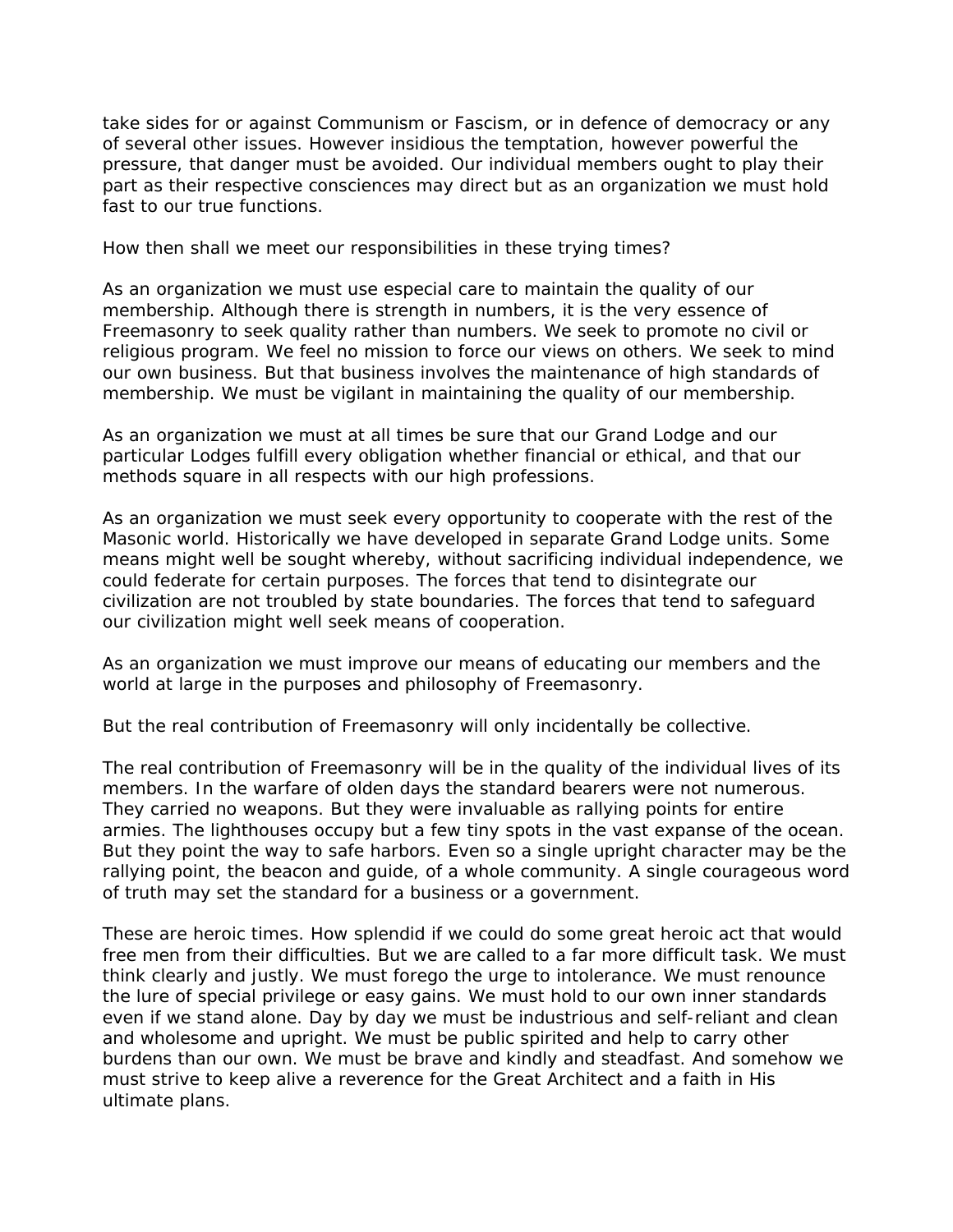But, my Brethren, there is one more tenet of our institution. However high our aims they are not morose or sombre. Interwoven throughout the history of Freemasonry is the wise tradition of wholesome, buoyant, joyous comradeship. In this room, in every Masonic gathering, there are assembled true friends and royal good fellows. Let us always practice the art of clean good fellowship. Let us begin here in this meeting where we have assembled some of the finest men from every corner of the commonwealth. Make it your business in this and in every Masonic meeting to get acquainted with as many Brethren as possible before the day is over. As you give, so will you receive, a friendly smile and an encouraging word. On such tiny morsels great friendships are nourished.

Thus we stand in the midst of the world's greatest transition era when, as never before, men need the guiding, steadying influence of infallible landmarks.

We are the custodians of what we believe to be such infallible landmarks in the form of wisdom tested and verified by previous transition eras and by universal experience.

We believe that the practice of that wisdom, the Masonic Way of Living, would tend to enrich our own individual lives and would afford a standard around which to rally the wavering forces of righteousness.

We believe that the voice of Freemasonry should confidently be raised above the counsels of avarice and confusion and despair to guide and reassure a baffled humanity.

We believe that out of the present discord may come the harmony of a great symphony if we can sound one true note to set the key.

No one can do for us what we fail to do for ourselves. Our tools are not propaganda or stratagem or force. They are not heroic or spectacular. They are only incidentally collective. In the last analysis they consist of individual living, of loyalty to high ideals, of indomitable purpose to surmount the defeats that shame us and to outgrow the limitations that keep us small. They consist of reverence and faith and kindliness and integrity and wholesome good fellowship.

> Say not the struggle naught availeth, The labor and the wounds are vain, The enemy faints not nor faileth, And as things have been they remain.

> If hopes were dupes, fears may be liars; It may be, in yon smoke concealed, Your comrades chase e'en now the fliers, And, but for you, possess the field.